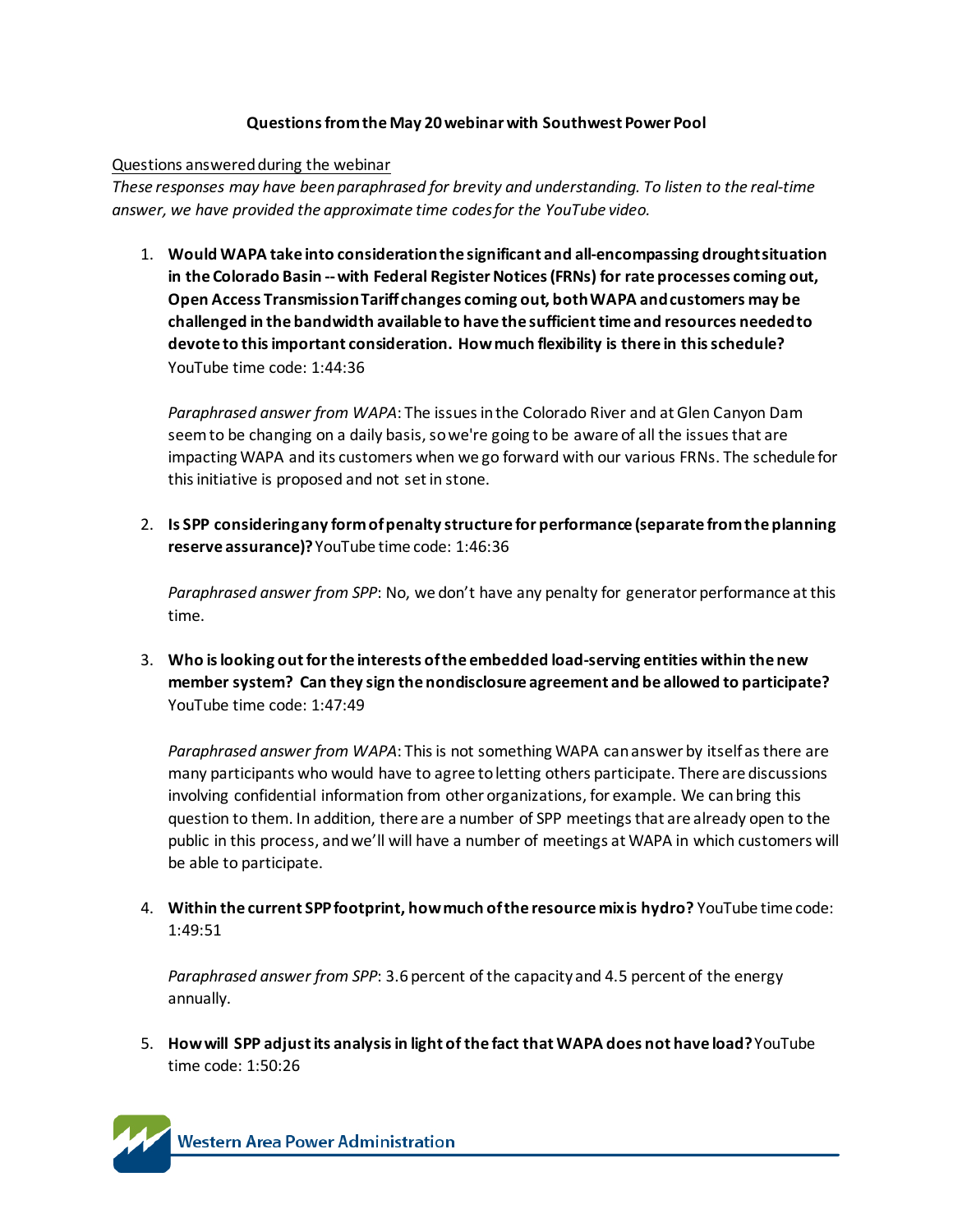*Paraphrased answer from SPP*: We went through this issue when the Integrated System and Upper Great Plains joined. We are tracking load responsibilities under a common WAPA load responsible entity there.

6. **Would WAPA participate in the state utility regulators group as its role might advance?** YouTube time code: 1:51:37

*Paraphrased answer from SPP*: This question was raised when WAPA joined SPP in 2015. The decision was that WAPA didn't ask for a seat on that, and the reason is two-fold. First, WAPA does not get allocated costs from RTO-directed upgrades, and that's the primary responsibility of the Regional State Committee (RSC). And second, the RSC looks out for the interests of their citizens in that state, so the thought is that the state commissioners will look out for the interests of all the customers in that zone, whether it's a muni, co-op or investor owned.

**7. With respect to resource adequacy, do you have to show resource adequacy on each side? Or do you have to show deliverability to show resource adequacy on each side?** YouTube time code: 1:53:58

*Paraphrased answer from SPP*: That is going to need to be decided on a case-by-case basis. If you have load on both sides, it might make more sense to have separate load responsible entities on each side to meet your responsibilities. But this is open to discussion.

#### Questions not answered during the webinar

**8. How will SPP RTO provide assurance to WAPA CRSP customers with long term contracts, where the CRSP generators are in SPP (currently WEIS) RTO and the customer loads are in other EIM BAs. How do we count CRSP generation against our RA requirements?**

*Answer from WAPA:* Thank you for this question. Due to its regional focus, we have forwarded your question to the Colorado River Storage Project for discussion at a future meeting.

### **9. How are the zones determined?**

*Answer from SPP:* When SPP first established network service for its region in 2000, each of the 15 rate zones corresponded to the transmission system of each transmission owner(TO) participating in the establishment of rates under the tariff. As a result, there was one TO in each zone.

Over time, additional TOs placed transmission facilities under SPP's functional control. Depending on each case's circumstances, and subject to FERC approval, SPP placed some TOs in existing zones and others in separate zones. In 2017, SPP's board endorsed a Transmission Owner Zonal Placement Process to provide structure for the integration of additional transmission facilities into the footprint. The stakeholders did not recommend that zonal